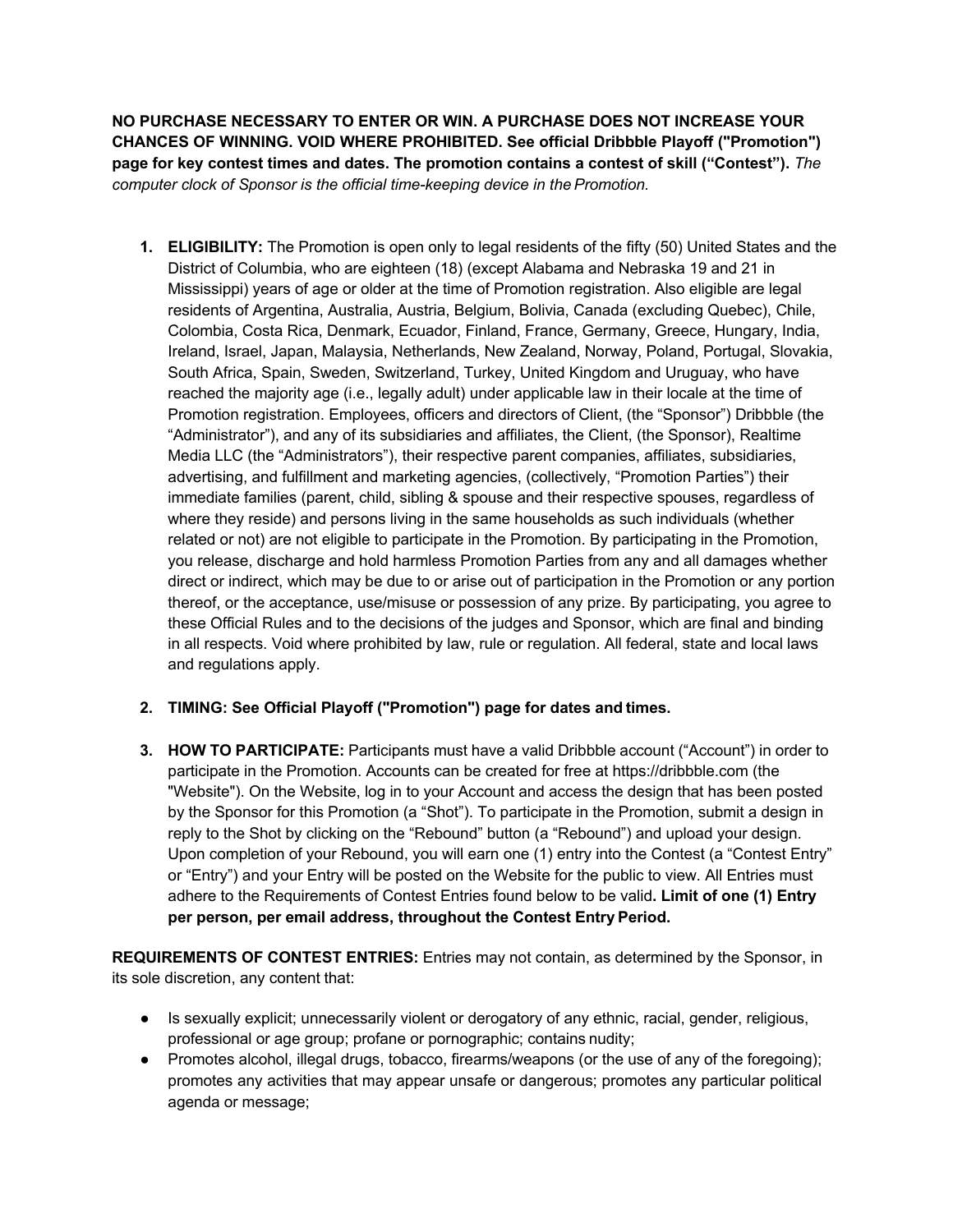- Is obscene or offensive; endorses any form of hate or hate group;
- Appears to duplicate any other submitted contest entries;
- Defames, misrepresents or contains disparaging remarks about other people orcompanies;
- Contains trademarks, logos, or trade dress (such as distinctive packaging or building exteriors/interiors) owned by others, without permission;
- Contains any personal identification, such as license plate numbers, personal names, e-mail addresses or street addresses;
- Contains copyrighted materials owned by others (including photographs, sculptures, paintings, and other works of art or images published on or in websites, television, movies or other media), without permission;
- Contains any individual other than the you and/or any materials embodying the names, likenesses, voices, or other indicia identifying any person, including, without limitation, celebrities and/or other public or private figures, living or dead, without providing legal releases for such use in a form satisfactory to Sponsor;
- Contains look-alikes of celebrities or other public or private figures, living or dead;
- Communicates messages or images inconsistent with the positive images and/or good will to which Sponsor wishes to associate; and/or
- Violates any law.
- **4. OWNERSHIP OF ENTRIES:** The ownership of your Entry remains with you and is not transferred to the Promotion Parties. By submitting an Entry, you agree to be bound by these Official Rules and grant the Promotion Parties an exclusive, fully paid-up and royalty-free, license to publicly display your Entry on https://dribbble.com and in any media formats through any media channels. You agree that this consent is perpetual and cannot be revoked. You agree that Promotion Parties are not responsible for any unauthorized use of your Entry by third parties.

By submitting an Entry, you represent and warrant that the work submitted is original to you and that neither it nor its contents infringes upon or violates the rights of any third party. Your Entry must not include the property of third parties or contain elements not owned by you.

**5. JUDGING:** Judging for the Contest begins at time and date mentioned on the official **Dribbble Playoff ("Promotion")** page. The judging panel, selected by the Sponsor, will score each Entry based on the rules listed on the official **Dribbble Playoff ("Promotion") page.**

Sponsor reserves the right not to award all prizes or to choose fewer than one (1) if, in its sole discretion, it does not receive a sufficient number of eligible and qualified Entries. Prize awards are subject to verification of eligibility and compliance with these Official Rules.

**6. WINNER NOTIFICATION:** The potential Contest Grand Prize Winner will be notified via email within three (3) day of winner selection or as soon as reasonably practicable. The potential Contest Grand Prize Winner will also sent an Affidavit of Eligibility/Liability Release via email. All forms must be completed, signed, notarized and returned to Administrator within three (3) business days of date of issuance. Potential winner becomes the "Winner" only after verification of eligibility by Sponsor. All prizes will be fulfilled in approximately six (6) to eight (8) weeks after the Promotion has ended. If the potential winning entrant of any Contest prize cannot be contacted; is ineligible; fails to claim the prize; if the Prize Notification is returned undeliverable; or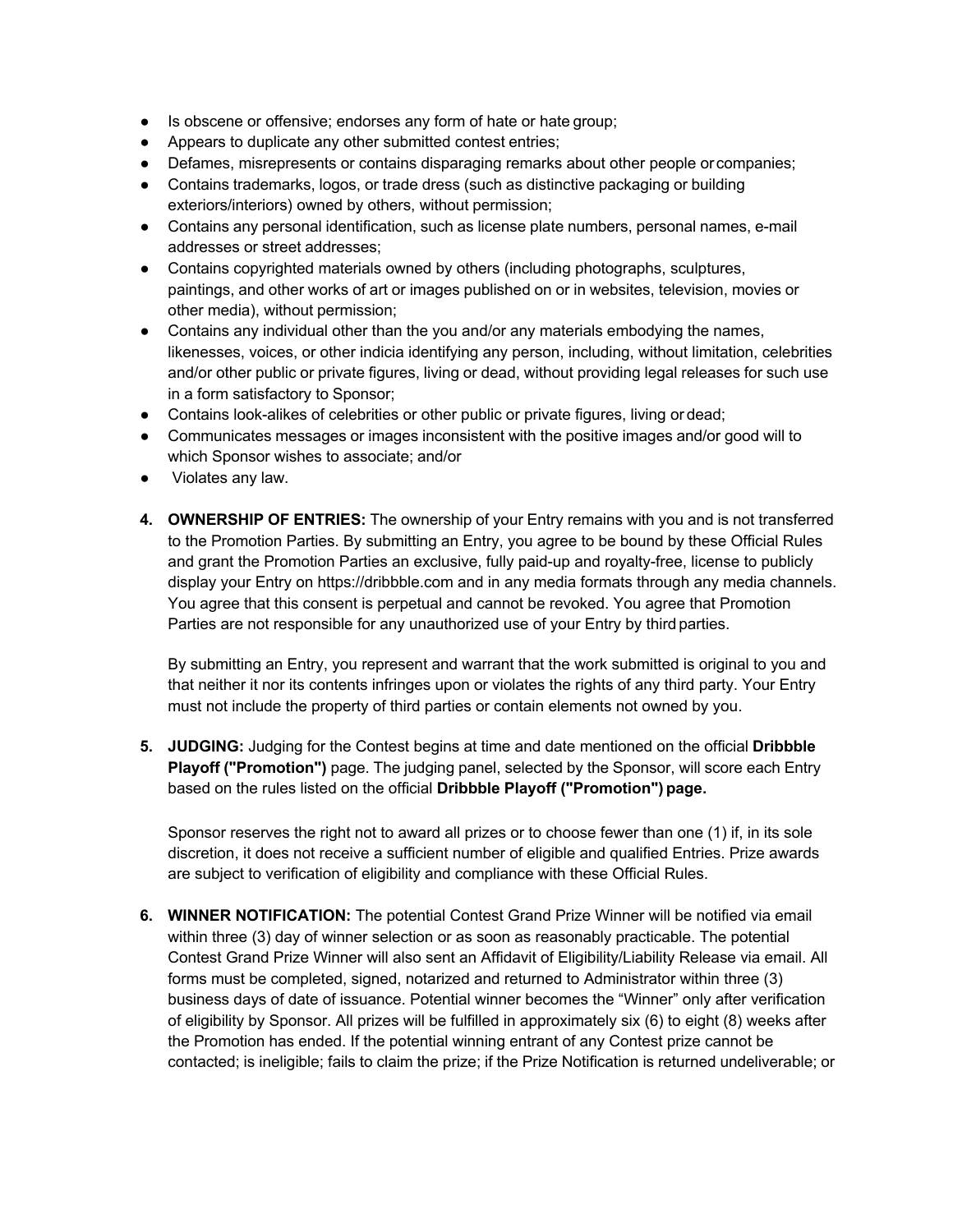if the potential winner otherwise fails to fully comply with these Official Rules, he/she will forfeit that prize and the prize will be awarded to an alternate potential winner.

**7. PRIZE/PRIZE RESTRICTIONS:** See official **Dribbble Playoff ("Promotion")** page for prize information.

**PRIZE RESTRICTIONS:** Prize will only be awarded by Sponsor upon potential winners' verification of eligibility and final approval by Sponsor. No substitution, transfer of any prize or cash alternative permitted, except by Sponsor who reserves the right, in its sole discretion, to substitute a prize of equal or greater value, if prize, or portion of prize, becomes unavailable. Promotion Parties are not responsible for late, lost, stolen, damaged, delayed, or undelivered prizes.

- **8. MISCELLANEOUS:** Promotion Parties are not responsible for late, lost, incomplete, corrupted, stolen, garbled, damaged, delayed, undelivered or misdirected Entries, all of which are void. Online Entries will be considered to be entered by the authorized account holder of the e-mail address submitted at time of entry and he/she must comply with these Official Rules. The authorized account holder is deemed as the natural person who is assigned to an e-mail address by an Internet access provider, online service provider or other organization that is responsible for assigning e-mail addresses for the domain associated with the submitted e-mail address. Upon entering the Promotion, winners grant Sponsor the right to print, publish, broadcast, and use world-wide in any media now known or later developed, the winner's name, portrait, picture, voice, likeness, city and state of residence, and biographical information for any purpose, including but not limited to, in advertisements, publicity, and other communications, worldwide, in perpetuity, without additional compensation, notification or permission, except where prohibited by law.
- **9. RELEASE:** As a condition of entering the Promotion, you agree that (1) you hereby waive all rights to claim punitive, incidental, consequential or any other damages, and any claims, judgments or awards shall be limited to actual out-of-pocket expenses; (2) all causes of action arising out of or connected with this Promotion, or any prizes awarded, shall be resolved individually, without resort to any form class action; and (3) in no event will you be entitled to receive attorneys' fees. By entering the promotion, you agree to release, discharge and hold harmless Promotion Parties and the respective officers, directors, and agents of each, from any and all liability for any injury, loss, or damage of any kind to persons, including death, and property, whether direct or indirect, which may be due to or arise out of participation in the Promotion or any portion thereof, or the acceptance, use/misuse or possession of prizes. -You waive all warranties, express or implied, including but not limited to implied warranties of merchantability and fitness for a particular purpose.
- **10. DISCLAIMER:** Promotion Parties are not responsible for printing or typographical errors in these Official Rules or in any Promotion-related materials. Sponsor reserves the right, in its sole discretion, to disqualify any individual that tampers with the entry process. Sponsor also reserves the right to terminate, suspend, cancel or modify the Promotion and award the prizes for the Promotion from among all eligible, non-suspect entries received (i) as of the date of termination using the judging procedure outlined above if for any reason this Promotion is not capable of running as planned due to any reason, including infection by computer virus, bugs, tampering, fraud, unauthorized intervention, technical failures or other causes that may corrupt or impair the integrity, fairness or proper play of the Promotion. Promotion Parties are not responsible or liable for any events which may cause errors and/or the Promotion to be stopped, including but not limited to any error, omission, interruption, deletion, defect, delay in operation or transmission, communications line failure, theft or destruction or unauthorized access to, or alteration of,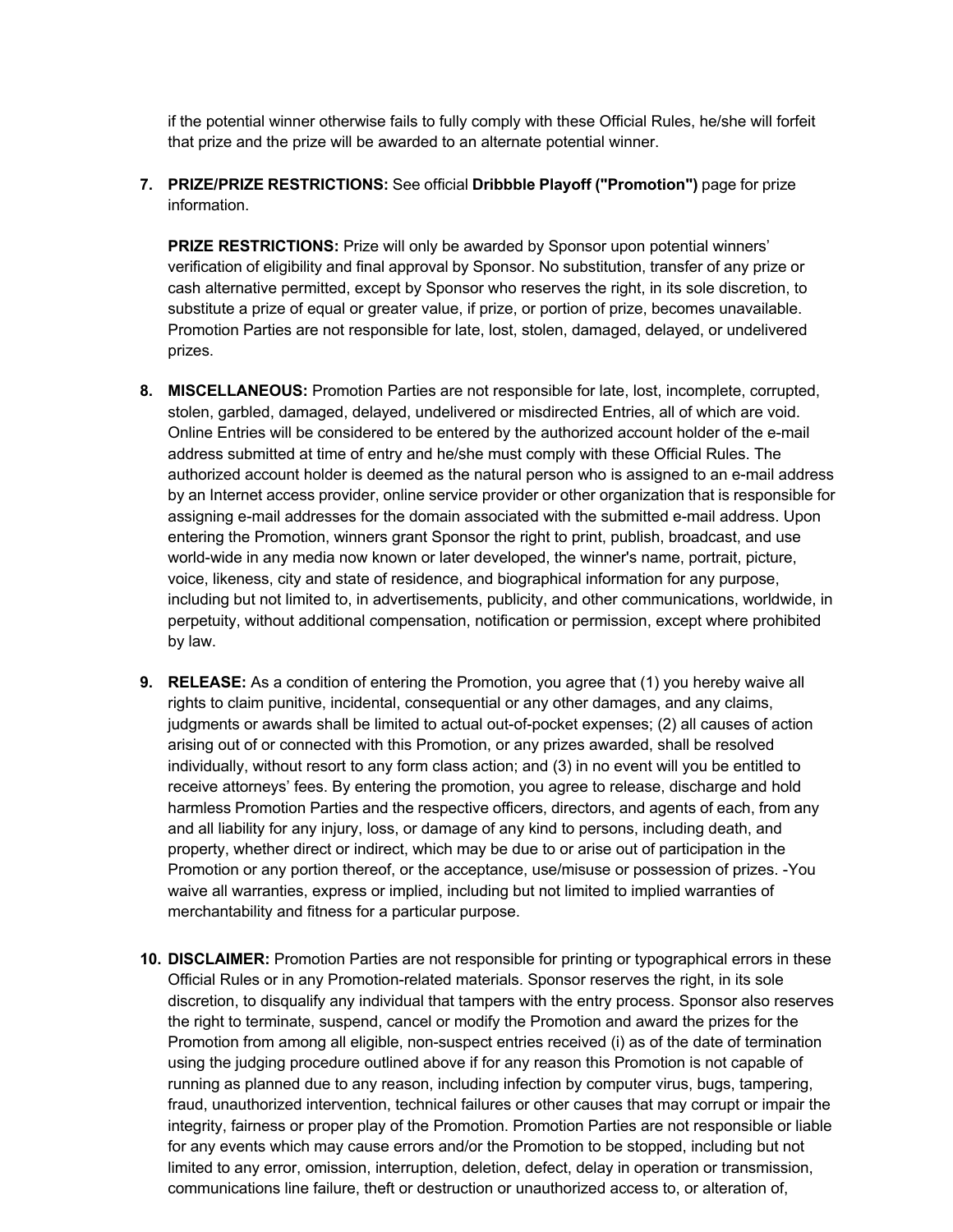entries, nor are they responsible for any problems or technical malfunction of any telephone, network or telephone lines, computer on-line systems, servers, or cable, satellite, or Internet Service Providers, computer equipment, software or any other failure of any email or entry to be received by Sponsor on account of technical problems, human error or traffic congestion on the Internet or at any website, or any combination thereof, including any injury or damage to yours or any other person's computer relating to or resulting from participation in this Promotion or downloading any materials in this Promotion. Promotion Parties are not responsible for computer, mechanical, technical, electronic, network or other errors or problems, including any errors or problems that may occur in connection with the administration of the Promotion, the processing of Entries, or in any other Promotion-related materials. Promotion Parties may stop you from participating in this Promotion if you violate Official Rules or act, in Sponsor's sole discretion: (a) in a manner Sponsor determines to be not fair; (b) with an intent to annoy, threaten or harass any other entrant or the Sponsor; or (c) in any other disruptive manner. Should more prizes be awarded through a computer, hardware, or software malfunction, error or failure, or for any other reason, in any prize category, than are stated for that category in the Official Rules, Sponsor reserves the right to award only the number of prizes stated in the Official Rules for that category. In no event will more prizes be awarded than that listed in Section 6.

**CAUTION: ANY ACT OR ATTEMPT BY AN ENTRANT TO DELIBERATELY DAMAGE ANY WEBSITE OR UNDERMINE THE LEGITIMATE OPERATION OF THIS PROMOTION IS A VIOLATION OF CRIMINAL AND CIVIL LAWS. SHOULD SUCH AN ATTEMPT BE MADE, PROMOTION PARTIES RESERVE THE RIGHT TO SEEK DAMAGES AND OTHER REMEDIES (INCLUDING ATTORNEYS' FEES) FROM ANY SUCH INDIVIDUAL(S) TO THE FULLEST EXTENT PERMITTED BY LAW.**

- **11. CHOICE OF LAW AND JURISDICTION:** Except where prohibited, all issues and questions concerning the construction, validity, interpretation, and enforceability of these Official Rules, or the rights and obligations of entrants or winners, Sponsor, and administrator in connection with this Promotion, shall be governed by, and construed in accordance with, the laws of the state of California], without giving effect to any choice of law or conflict of law rules or provisions (whether of the state of California or any other jurisdiction), which might otherwise cause the application of the laws of any jurisdiction other than the state of California. Any action seeking legal or equitable relief arising out of or relating to the Promotion or these Official Rules shall be brought only in the courts of the state of California. You hereby irrevocably consent to the personal jurisdiction of said courts and waive any claim of forum non-convenience or lack of personal jurisdiction they may have.
- **12. PRIVACY:** Except as noted in these Official Rules, information collected for this Promotion is used only for the purpose of Promotion administration and winner notification and will not be re-used, sold or shared in any manner by the Promotion Parties or any third parties unless you have elected to receive additional information or promotional material from the Sponsor, or a third party. By participating in the Promotion, participant agrees to all of the terms and conditions of the Sponsor's Privacy Policy, which is available at https://dribbble.com/privacy. In the event of any discrepancy between the Sponsor's Privacy Policy and these Official Rules, these Official Rules shall control and govern.
- **13. TAX INFORMATION:** All federal, state, local, and other taxes on prizes and any other costs and expenses associated with prize acceptance and use not specified herein as being provided, are the sole responsibility of the applicable winner. A 1099 tax form (preceded by a W9 Form) will be issued to the Grand Prize winner by the Administrator if they are a resident of the United States.